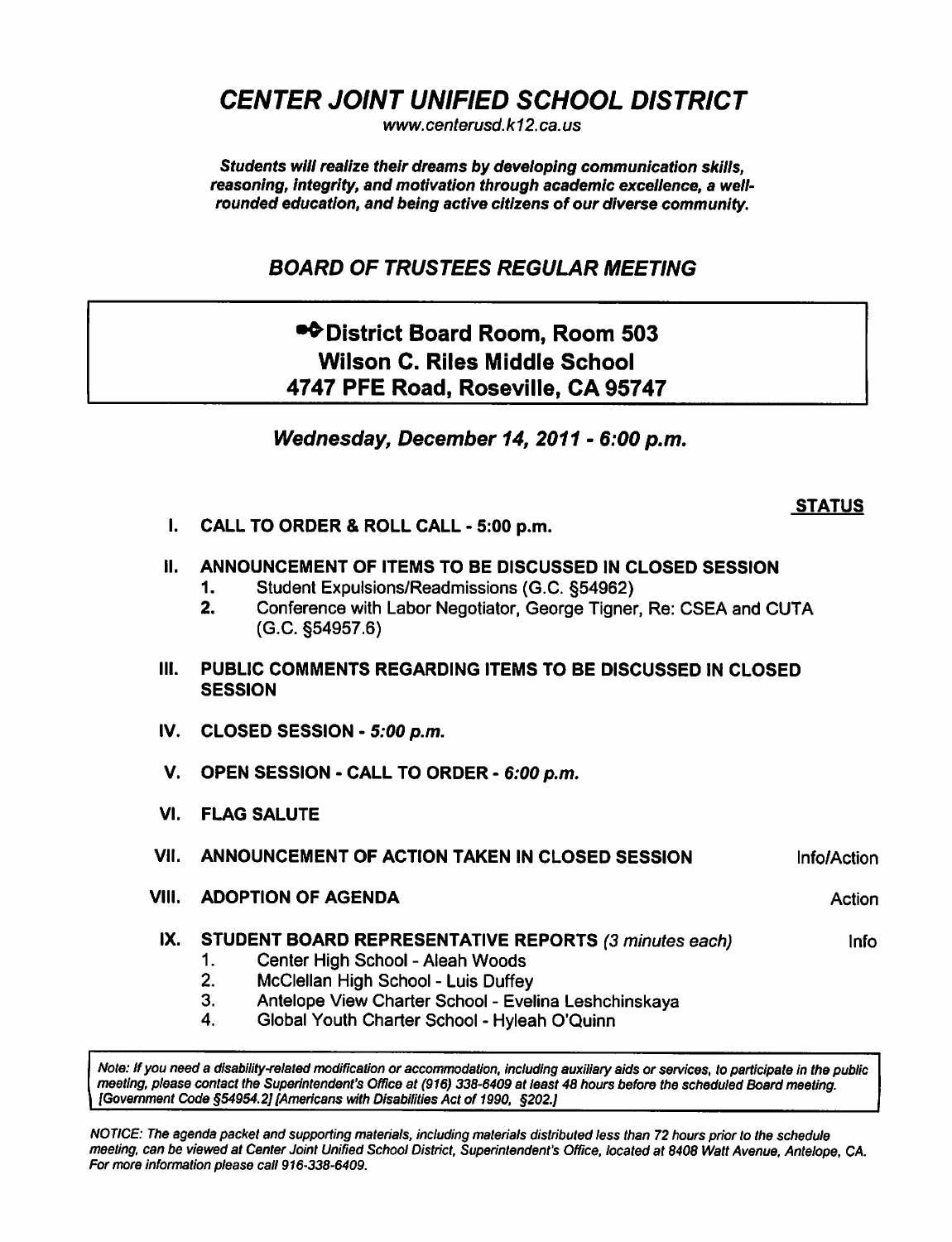| Х.               | 1.<br>2.                                                                                                                                                                                                                                                                                                                                                                                                                                           | <b>ORGANIZATION REPORTS (3 minutes each)</b><br><b>CUTA - Heather Woods, President</b><br><b>CSEA - Marie Huggins, President</b>                                                                                                                                        | Info               |
|------------------|----------------------------------------------------------------------------------------------------------------------------------------------------------------------------------------------------------------------------------------------------------------------------------------------------------------------------------------------------------------------------------------------------------------------------------------------------|-------------------------------------------------------------------------------------------------------------------------------------------------------------------------------------------------------------------------------------------------------------------------|--------------------|
| XI.              |                                                                                                                                                                                                                                                                                                                                                                                                                                                    | <b>COMMENTS FROM THE AUDIENCE REGARDING ITEMS NOT ON</b><br>THE AGENDA                                                                                                                                                                                                  | Public<br>Comments |
|                  | Anyone may address the Board regarding any item that is within the Board's subject matter<br>jurisdiction. However, the Board may not discuss or take action on any item which is not on<br>this agenda except as authorized by Government Code Section 5495.2. A speaker shall be<br>limited to 3 minutes (Board Policy 9323). All public comments on items listed on this agenda<br>will be heard at the time the Board is discussing that item. |                                                                                                                                                                                                                                                                         | Invited            |
| XII.             |                                                                                                                                                                                                                                                                                                                                                                                                                                                    | <b>BOARD / SUPERINTENDENT REPORTS (10 minutes)</b>                                                                                                                                                                                                                      | <b>Info</b>        |
| XIII.            |                                                                                                                                                                                                                                                                                                                                                                                                                                                    | <b>CONSENT AGENDA (5 minutes)</b><br>Action<br>NOTE: The Board will be asked to approve all of the following items by a single vote, unless any<br>member of the Board asks that an item be removed from the consent agenda and considered and<br>discussed separately. |                    |
| Governance       | 1.                                                                                                                                                                                                                                                                                                                                                                                                                                                 | Approve Adoption of Minutes from November 16, 2011 Regular Meeting                                                                                                                                                                                                      |                    |
| Personnel        | 2.                                                                                                                                                                                                                                                                                                                                                                                                                                                 | <b>Approve Classified Personnel Transactions</b>                                                                                                                                                                                                                        |                    |
| Curriculum       | 3.                                                                                                                                                                                                                                                                                                                                                                                                                                                 | Ratify 2011/2012 Individual Service Agreements:<br>2011/12-124-129 Bright Futures                                                                                                                                                                                       |                    |
|                  | 4.                                                                                                                                                                                                                                                                                                                                                                                                                                                 | Approve Field Trip: Sierra Nevada Classic, Wrestling Tournament - CHS                                                                                                                                                                                                   |                    |
|                  | 5.                                                                                                                                                                                                                                                                                                                                                                                                                                                 | Approve Field Trip: Nor-Cal Championship, Wrestling Tournament - CHS                                                                                                                                                                                                    |                    |
|                  | 6.                                                                                                                                                                                                                                                                                                                                                                                                                                                 | Approve 2011-2012 Single Plan for Student Achievement - Riles                                                                                                                                                                                                           |                    |
|                  | 7.                                                                                                                                                                                                                                                                                                                                                                                                                                                 | Approve 2011-2012 Single Plan for Student Achievement - Spinelli                                                                                                                                                                                                        |                    |
|                  | 8.                                                                                                                                                                                                                                                                                                                                                                                                                                                 | Approve 2011-2012 Single Plan for Student Achievement - McClellan                                                                                                                                                                                                       |                    |
| Facilities & Op. | 9.                                                                                                                                                                                                                                                                                                                                                                                                                                                 | Approve Disposal of Surplus Vehicle:<br>1977 International (Bucket Truck) - License #1020104                                                                                                                                                                            |                    |
| J                | 10.                                                                                                                                                                                                                                                                                                                                                                                                                                                | Approve 2011-2012 Safe School and Emergency Preparedness Plan - Dudley                                                                                                                                                                                                  |                    |
|                  | 11.                                                                                                                                                                                                                                                                                                                                                                                                                                                | Approve 2011-2012 Safe School and Emergency Preparedness Plan - North<br>Country                                                                                                                                                                                        |                    |
| <b>Business</b>  | 12.                                                                                                                                                                                                                                                                                                                                                                                                                                                | Approve Payroll Orders: July 2011 - November 2011                                                                                                                                                                                                                       |                    |
|                  | 13.                                                                                                                                                                                                                                                                                                                                                                                                                                                | Approve Supplemental Agenda (Vendor Warrants)                                                                                                                                                                                                                           |                    |
| XIV.             |                                                                                                                                                                                                                                                                                                                                                                                                                                                    | <b>BUSINESS ITEMS</b>                                                                                                                                                                                                                                                   |                    |
| Governance       | А.                                                                                                                                                                                                                                                                                                                                                                                                                                                 | <b>Annual Organizational Meeting for Governing Board</b>                                                                                                                                                                                                                | Action             |
|                  |                                                                                                                                                                                                                                                                                                                                                                                                                                                    | Education Code §3513 requires governing boards to conduct an                                                                                                                                                                                                            |                    |
|                  |                                                                                                                                                                                                                                                                                                                                                                                                                                                    | annual organizational meeting. At this time, the Board will: 1) elect                                                                                                                                                                                                   |                    |
|                  |                                                                                                                                                                                                                                                                                                                                                                                                                                                    | the Board President; 2) elect a Clerk of the Board; 3) appoint a Board<br>Representative to the County School Boards Association; 4) establish                                                                                                                          |                    |
|                  |                                                                                                                                                                                                                                                                                                                                                                                                                                                    | the time, place and frequency of regular meetings of the Board.                                                                                                                                                                                                         |                    |
|                  |                                                                                                                                                                                                                                                                                                                                                                                                                                                    |                                                                                                                                                                                                                                                                         |                    |
|                  |                                                                                                                                                                                                                                                                                                                                                                                                                                                    | RECESS: At this time, the President of the Board will recess the regular meeting of the Center<br>Joint Unified Board of Trustees to convene the Organizational Meeting of the Board of Directors<br>of the CJUSD Financing Corporation.                                |                    |
|                  |                                                                                                                                                                                                                                                                                                                                                                                                                                                    |                                                                                                                                                                                                                                                                         |                    |
| 1                | В.                                                                                                                                                                                                                                                                                                                                                                                                                                                 | Audit Report for Fiscal Year 2010/11 & Certification of Corrective                                                                                                                                                                                                      | Action             |
|                  |                                                                                                                                                                                                                                                                                                                                                                                                                                                    | <b>Action 2010/11 Audit Findings</b><br>Each year the Governing Board must review and accept the prior year's<br>audit report at a public meeting.                                                                                                                      |                    |
|                  | C.                                                                                                                                                                                                                                                                                                                                                                                                                                                 | <b>First Interim Report for Fiscal Year 2011/12</b><br>Jeanne Bess, Director of Fiscal Services, will present the First Interim<br>Report for July 1, 2011 through October 31, 2011 and includes all budget<br>modifications to date.                                   | Action             |